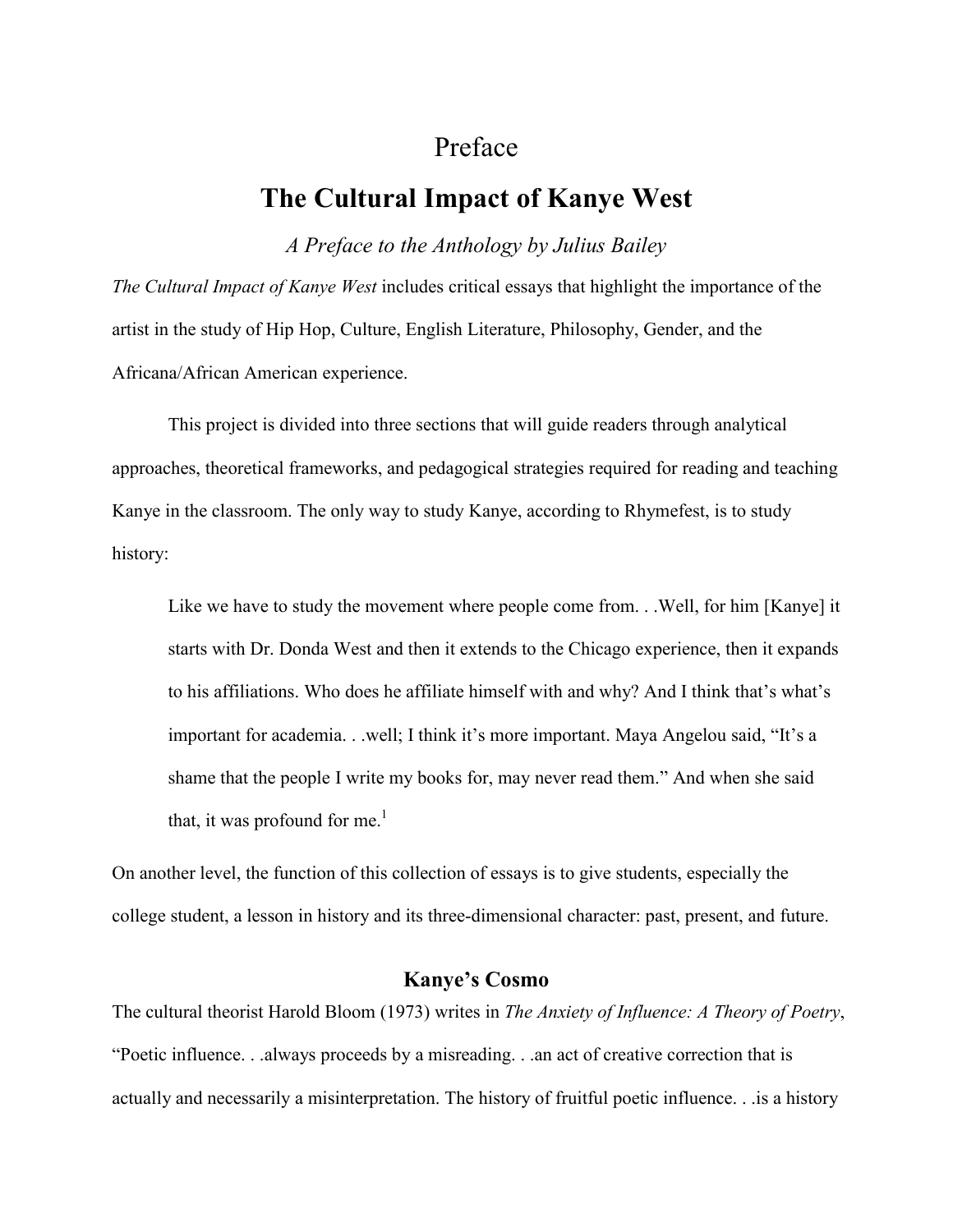of anxiety and self-saving caricature, of distortion, of perverse, willful revisionism (30)." With a noteworthy reputation as a versatile "beatmaker" and innovative producer for Roc-a-Fella Records, Kanye West encountered major obstacles when he decided to shift from music producer to recording artist. West was initially considered unmarketable as a rap artist due to his clean-cut and seemingly soft image in a musical genre that celebrates a collective of street-wise hardcore rappers.

When he finally burst into the music industry as a solo performer in 2004 with his ground-breaking album, *The College Dropout*, West filled an as-yet-unnoticed void in rap music and hip-hop culture. The Hip-hop audience, apparently tiring of an endless string of interchangeable gangster rappers, found Kanye West's college boy image and intellectual musical narrative a refreshing change. Rhymefest was not surprised at this as he cites Kanye's mom as heavily influencing the breadth of the rapper's voice:

So what she did was say "Hey, you know, I think it would sound better if you kind of moved into the realm of. . .talking about. . .what means something to you, and your family life, and not just. . .money and not just this and that." And what's interesting is when she would talk like that, Kanye would stop everything and look at her like God was speaking. $2$ 

West's debut album was a critical and commercial success making him an overnight sensation, in high demand not only as a producer, but also as a recording artist.

Despite his continuing success as a solo performer, and fashion and cultural icon, Kanye West has struggled to establish a consistent and concrete persona or branding image in the American public sphere. While his music industry contemporaries, Jay-Z, T.I., Lil' Wayne, and several others have effectively carved-out recognizable hip-hop brands, West's brand is craftily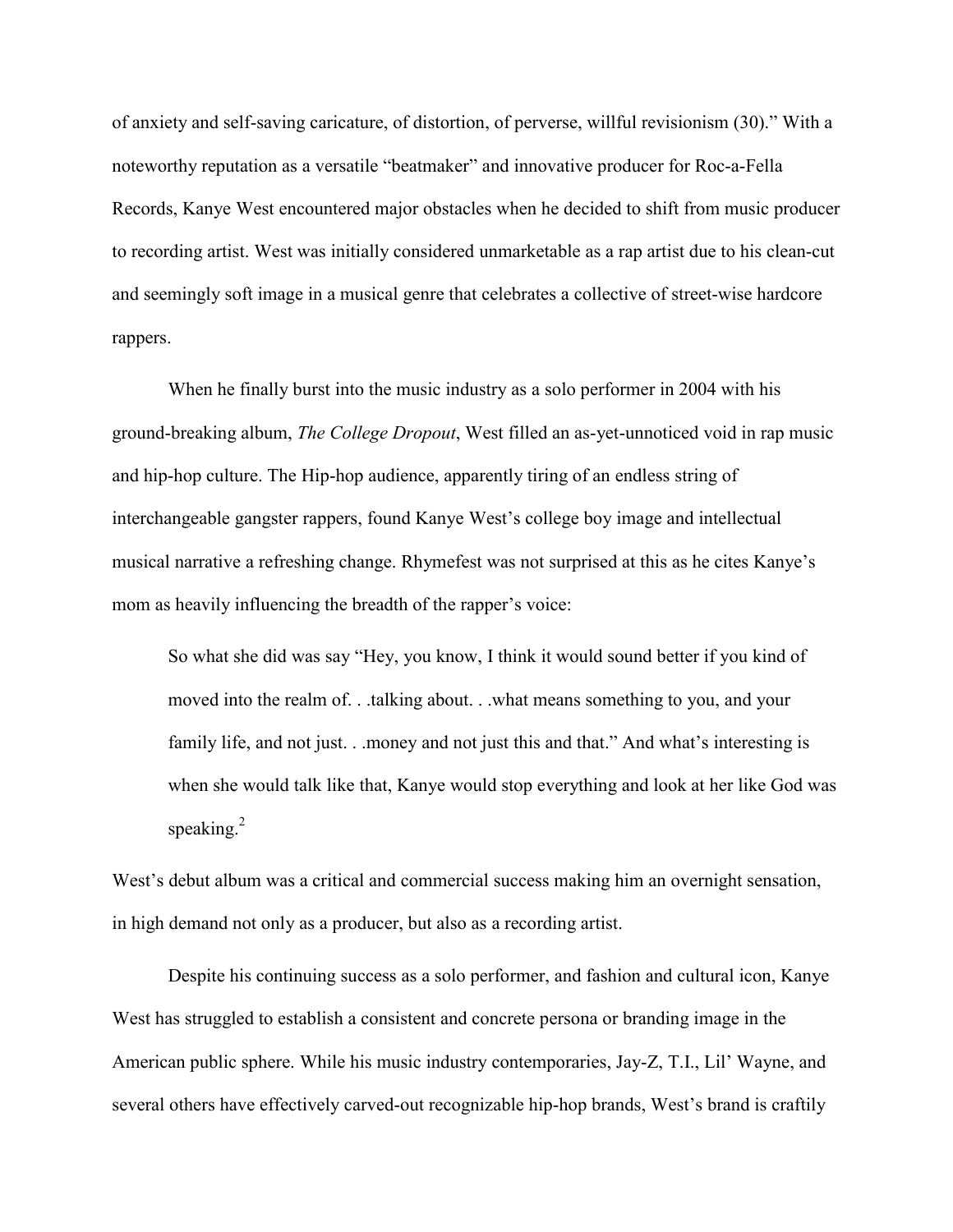chameleon as it shifts and changes. His public and professional image is sometimes at war with his own highly publicized personal demons or self-perceived defects.

After about a six-year stint as a producer in the industry, Kanye, within a relatively short period beginning in 2003, has wrestled through multiple representations of his public self, his perceived image, and his self-selected branding. He has veered wildly from the clean-cut good guy to angry militant activist, from fashionable lady's man to eccentric ego-driven artist, and to bad boy wannabe thug. His recent incarnation as one-half of an entertainment power couple, with reality television star Kim Kardashian, reinforces West's place in the public imagination and marketplace. More often than not, however, Kanye West's shifts in public brand are not so much driven by changes in the music industry or by market demands, but more by West himself. He seems to be deeply dissatisfied with his well-established position as one of the most talented and critically acclaimed artists in rap music. He appears determined to become not only a largerthan-life personality in comparison to his current contemporaries in rap music, but also a more memorable and marketable public brand than the most well-known icons in hip-hop—Tupac Shakur and The Notorious B.I.G. West's unyielding quest for a particular kind of brand identity suggests that he seeks a kind of public-figure status like music icons, Prince, Madonna, and the King of Pop, Michael Jackson. Such a position has arguably eluded most hip-hop artists.

*The Cultural Impact of Kanye West* is a study of the artist within a philosophical framework that intersects with his brand. The freedom of the artist is somewhat appropriated by the public in the marketplace. The public who identify with the artist's message feel a sense of ownership that the artist himself cannot escape. The artist who is able to embrace fame while maintaining the power to control his or her public face becomes iconic. However, this position is imaginary. If we consider the late Michael Jackson, then we understand how fragile an iconic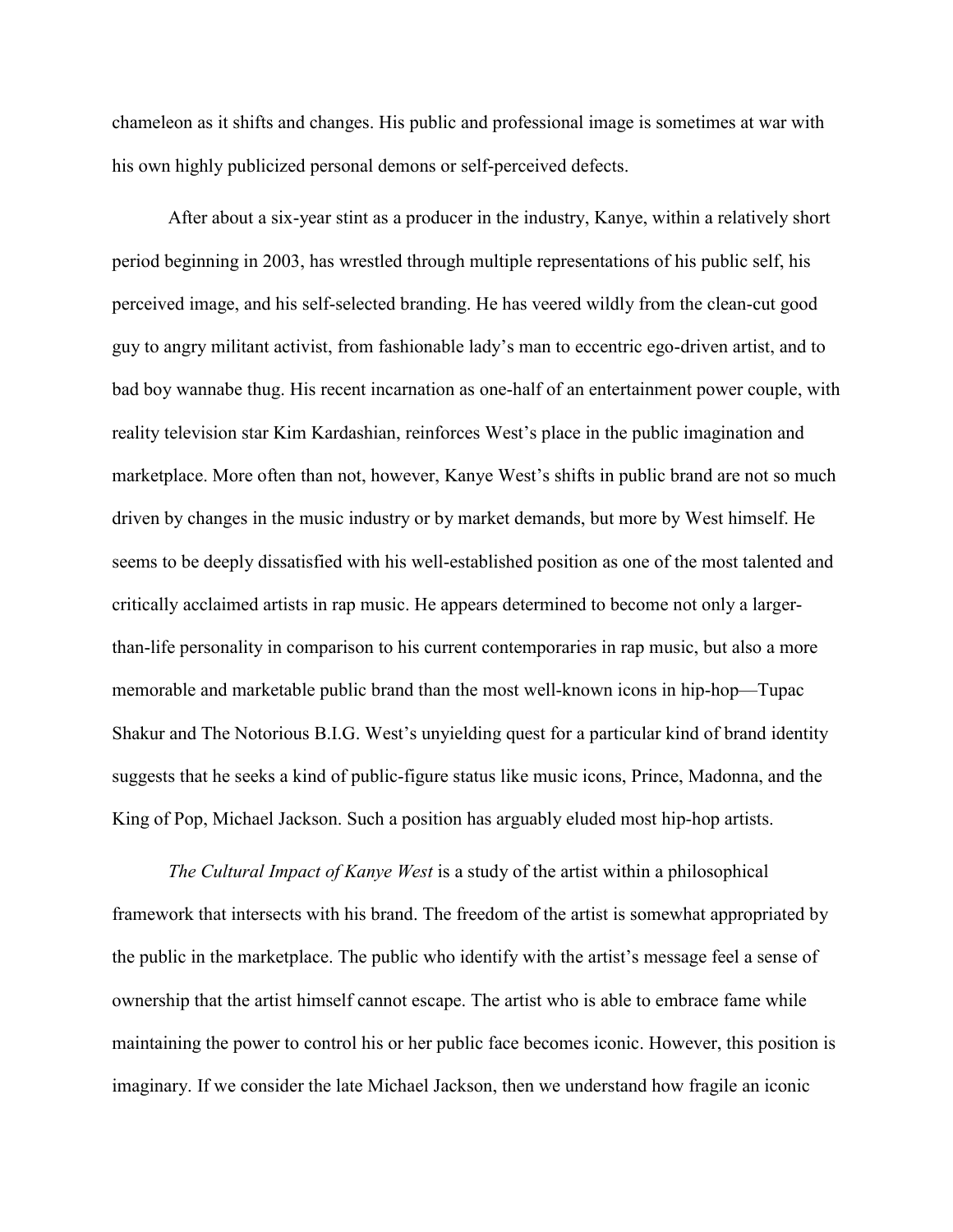position is when brand is at stake. Jackson was unable to control his public image thereby unable to construct and reconstruct his brand. Conversely, West's human elasticity allows for nonracial positioning of virtues and values often associated with the quest for success, a positioning that Jackson failed to master.

Kanye's corpus is of interest to cultural theorists for his challenges to racial stereotypes, and social structures. Further, his worldview can be seen through the lens of a picaresque novel where the reader encounters a rogue character that uses his wit to overcome follies in a world that is always undermining him. The picaresque worldview in America is exemplified by Mark Twain's *Huckleberry Finn*. In Kanye West's hands, the book would have "Nigger Jim"<sup>3</sup> talk as if he were able to claim his agency over the author. West adopts this picaresque attitude in his sophomore album *Late Registration*, in his song "Crack Music," in his next album *Graduation* in the songs "Good Morning" and "I Wonder," and in *My Beautiful Dark Twisted Fantasy* with "Gorgeous" and "Power"; with their references to Malcolm  $X$ .<sup>4</sup>

Kanye, much like the philosopher Diogenes,  $<sup>5</sup>$  is sprinting in broad daylight with a torch in</sup> search of credibility in the form of humanity. Each song is what we encounter as we run with Kanye on his race. What we are asked to understand in our journey with him is that the human race has a recent history of violence from world wars to racial lynching, from uprisings and revolutions in Africa, the Middle East, and South America to youth violence in his hometown of Chicago and other urban areas. We take a walk with the bastards of Marquis de Sade: those males exercising unremitted violence against their mothers and their daughters behind closed domestic doors and open microphones. Kanye contiguously gives voice against both the tacit and blatant attacks upon Black maleness that seek to render an essentialized ontology of it as pathological, and that dismisses the analytical violence that these micro and macro aggressions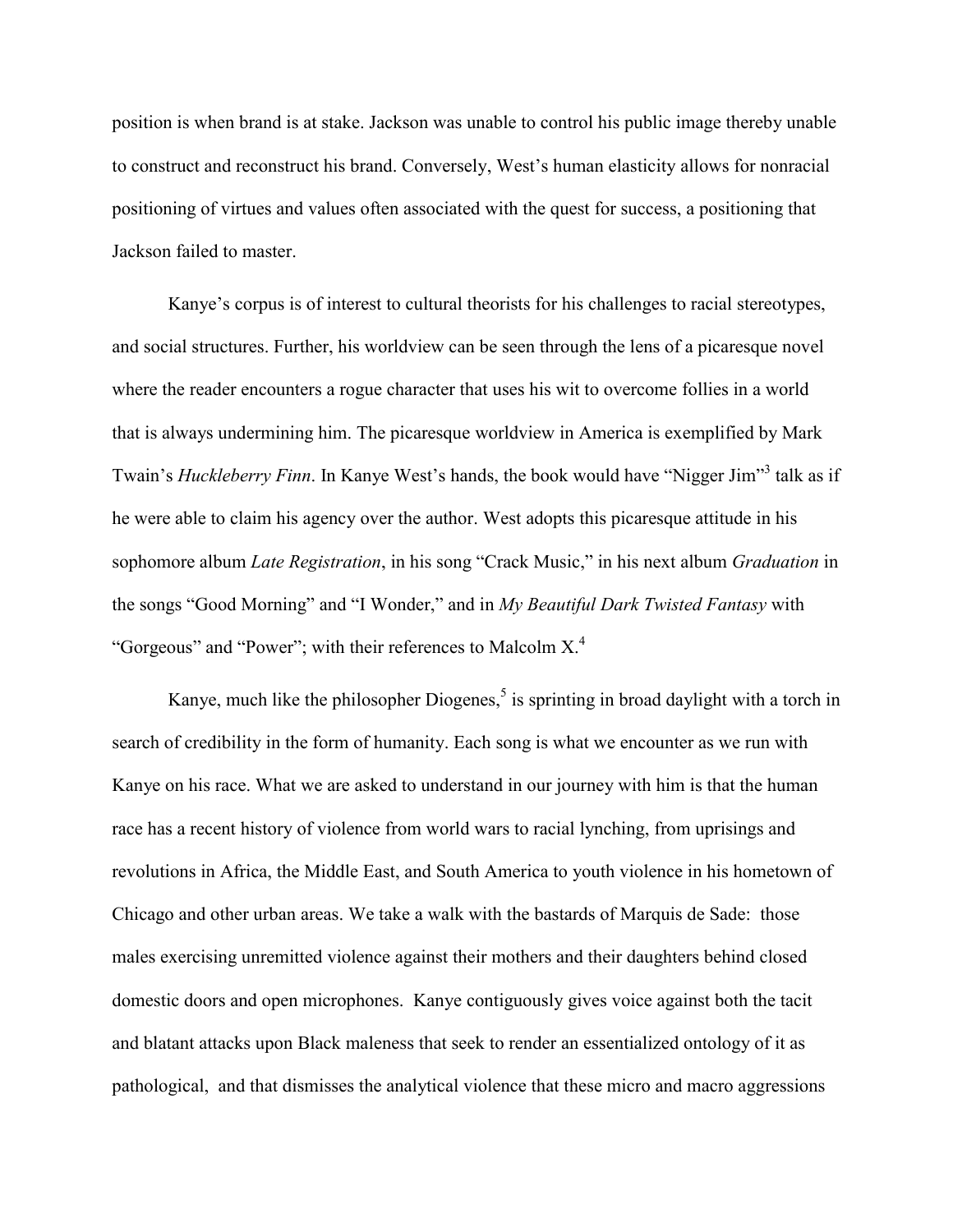create within and outside of the Black community. Engaging in a Kanye song is often a free-forall of violence, porn, horror, gangster proclivities, and revisited memoirs from pimps, prostitutes, and intellectuals alike serving tragicomically as lament that unstables the psyche yet elucidates amusement. . A careful look at Kanye's work recapitulates the Du Boisian question of being seen as a problem<sup>6</sup> and in Richard Wright fashion, brashly revolts against Black man's acceptance of an identity as a menace to society. *7*

For Nobel laureate Toni Morrison, the child wears the mask of the comedian attempting to make sense of the world, yet for the adult the tragedy is realized in our inability to take possession of the world. Kanye asserts from his first album, *College Dropout*, to his most recent, *Yezzus*, a a complex child-like, yet sophisticated nihilistic analysis where there are no social guidelines to help us cope with inequities and racism. As adults, our lives become a full-blown tragedy primarily because the expectation is that we must reconcile ourselves to the fact that follies come with a price and they are burdens we cannot evade. Thus, the family structure is essential in its ability to be a buffer between the child and society so that the child can experience the world in its multifaceted nature and learn to develop a character, personality, and attitude to wear in order to face the world for the rest of his or her life. The ideal cannot be actualized by everyone. So we understand through Morrison's work that what is tragic about youthful comedy is the ignorance toward the experiences of the parents in their search for approval and love. Parents are acutely aware that the ability to create freedom for youth comes with tragic responsibility. It is this same disposition that is Kanye's cosmos in his music. He is a jester in the form of the child attempting to come to grips with the world through the memories he shares with society. It is through the tragedy of the duality of freedom and responsibility and the inability to reconcile them in adult time and space that we share in Kanye's story.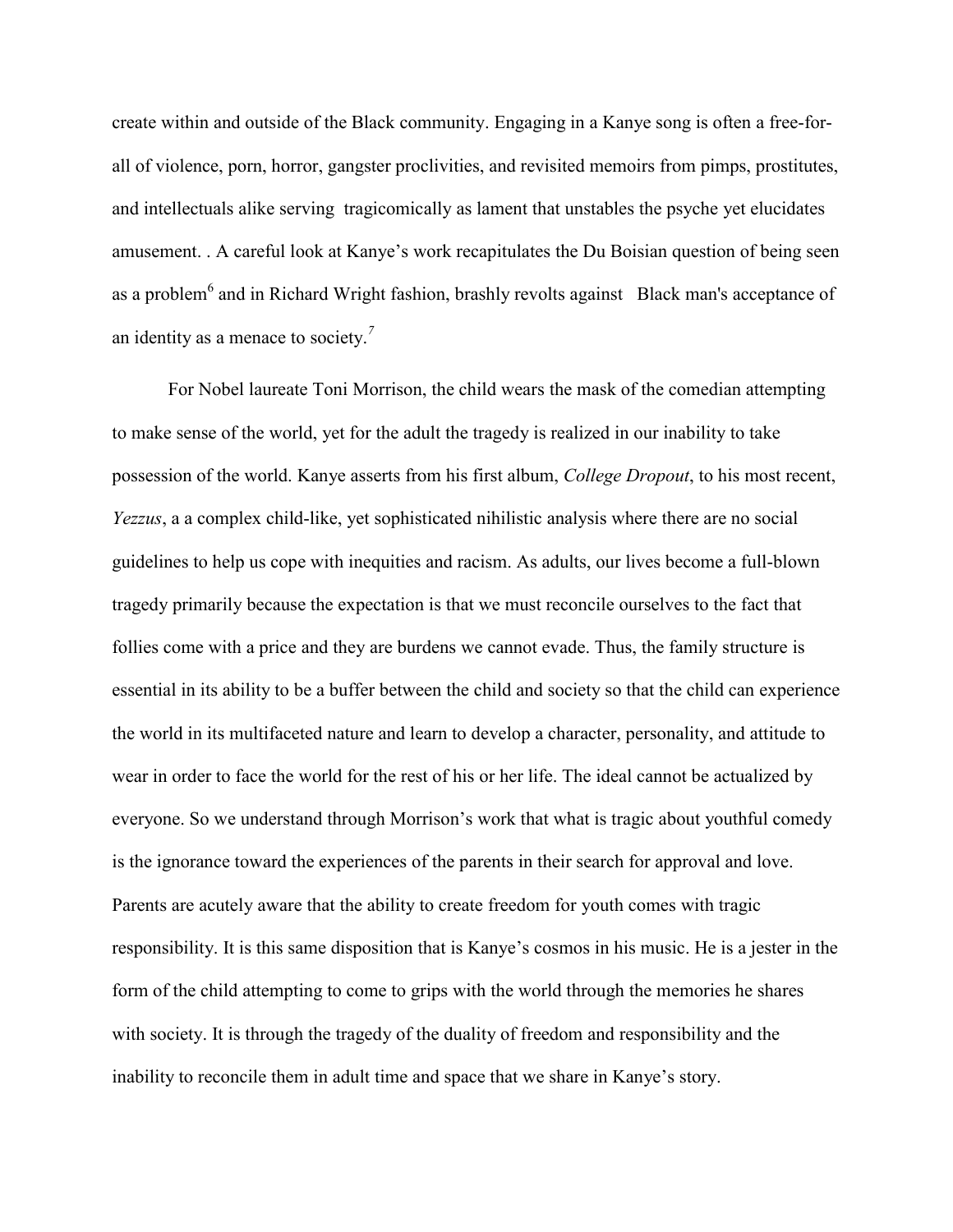Kanye's life embodies art. Rhymefest puts it this way: "Some people, when they look at Kanye's life, hate him, or they love him, and it affects how they feel about his music. You know, he's a living piece of art. He just is."<sup>8</sup> Kanye West primarily uses music that provides what essayist Albert Murray (1976) called "the blues impulse" 9 in his collection titled *Stomping the Blues*. It is one of the most universal antidotes of the human experience we have that combats misery and sustains hope. The American blues is not limited to Black "folk" but provides to all an existential response to the death shudder of misery, failure, loathing, feeling unloved, and the schism between the American dream and the attempt to reach it. Kanye's blues was birthed in the American South in Georgia and then migrated to Chicago where it was reborn as urban blues. The blues are like Saturday night gospel and like the character Leeve in August Wilson's (1982) play *Ma Rainey Black Bottom*; <sup>10</sup> we must learn to stomp the blues before they muffle our voices. Hip Hop is the most misunderstood arbiter of this blues-like condition and, at its best, is one way we enter into dialogue with the world and people around us. All instruments lead back to the natural instrument of the human body—the voice. Humans come to know the world through two modes; the world as experience belongs to the "I-It" world, whereas the basic "I-You" establishes the world of relation.<sup>11</sup> Yet, since we are surrounded by a world with other human beings, the "I-You" experience takes primacy. Hip Hop is the predominant I-You relationship and the mode of dialogue between artists and fans, fans with other fans, critics and fans, artists with critics, and artist with artists. Hip Hop is a visceral art form that comes from the bellies of global youth in search of Dionysian wisdom.<sup>12</sup> Hip Hop, much like its jazz predecessor, is an improvisation of the eclectic music scene that gave birth to it. Yet, what is distinct about it is the multilayered form of storytelling the emcee wields on tracks. The language can be brash, full of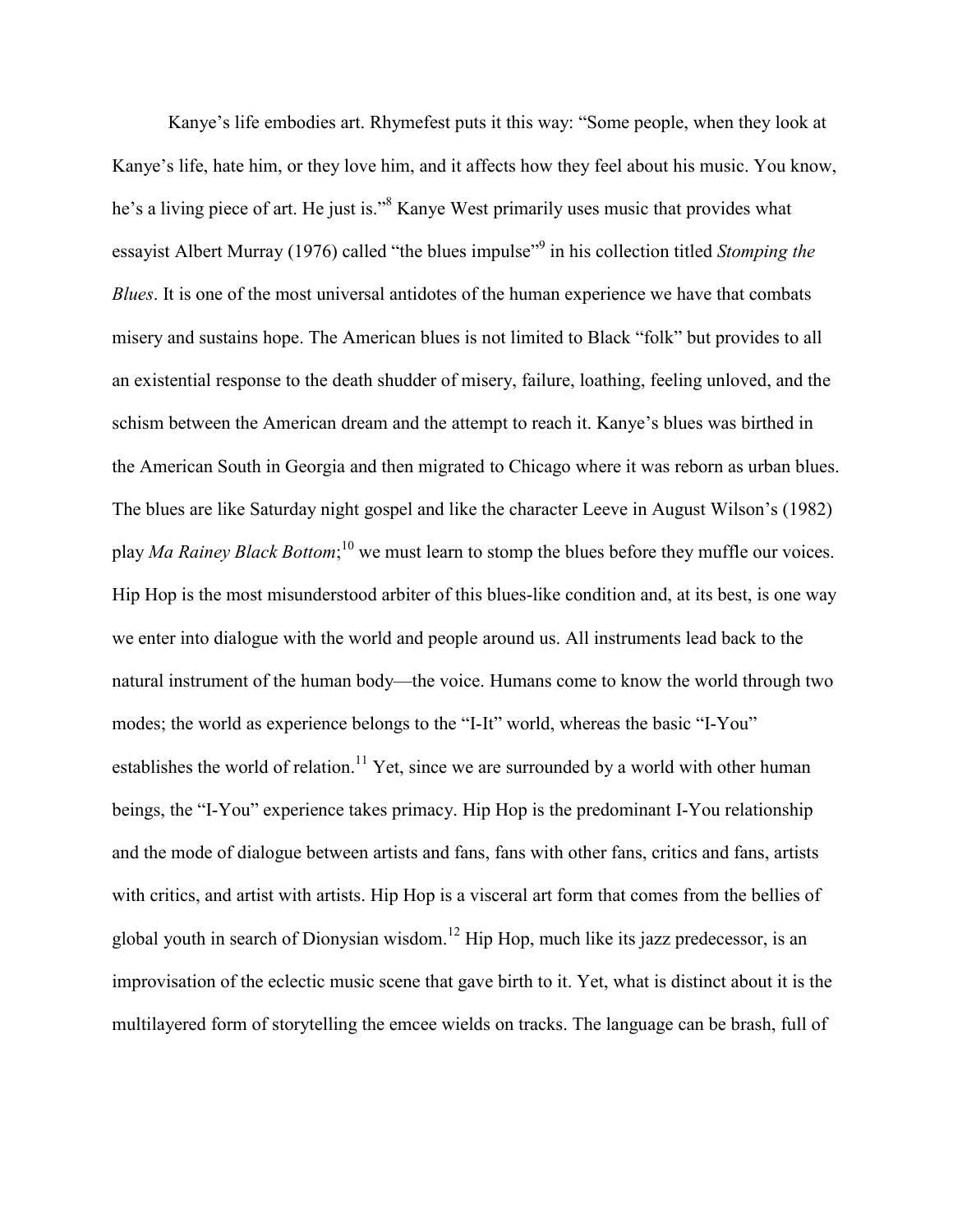braggadocio, violent, sexist, and tragic partly because the genre is derived from extending the worldliness of language (in context).

Hip Hop solicits extraction of beauty from the ugly, a perquisition of telos in drugs, prostitution, death, poverty, absence of education, and faulty upbringing. But what kind of I-You relation do we expect to hear from kids attempting to find meaning beyond the nihilistic conditions that urban youth, that Kanye likes to refer to, find themselves in and how do we come to deal with the worldview of these youth without dismissing them as arch examples of vulgarity? Thus, we assume that language as a homogeneous mode of expression in any culture carries a homogeneous code of ethics that the subjects speaking that language articulate. Unfortunately, this is why the genre of tragedy is often seen to be universal as the code of ethics we assume to be part and parcel of the world as a divine order has not been experienced the same by everyone. What we see in the tragic figure is one who is cursed and thus justified in cursing the world. Since much of the poetics Hip Hop uses include language some refer to as vulgar, in most respects it realistically communicates, ranging from the linguistically plebian to the sophisticated, how one relates to the world. In a 2012 interview with The Fader magazine<sup>1</sup>, Kanye said it clearly and introspectively, "I'm like a vessel, and God has chosen me to be the voice and the connector" It seems therefore that hip-hop in general, and for Kanye West in particular, has a license to follow in the trajectory of American obscenity in the public sphere that evolved from comedians such as Lenny Bruce, down to Red Foxx, Paul Mooney, Richard Pryor, George Carlin, Chris Rock, and Dave Chapelle, while simultaneously tapping into a speculative realm that dreams for human decency and equality.

 $\overline{\phantom{a}}$ 

<sup>&</sup>lt;sup>1</sup> Mancia, P (2012) Kanye West: I'm Amazing. http://www.thefader.com/2012/11/29/kanye-west-im-amazing/ Accessed: August 11, 2013 Read more: http://www.thefader.com/2012/11/29/kanye-west-imamazing/#ixzz2k9vM0S8f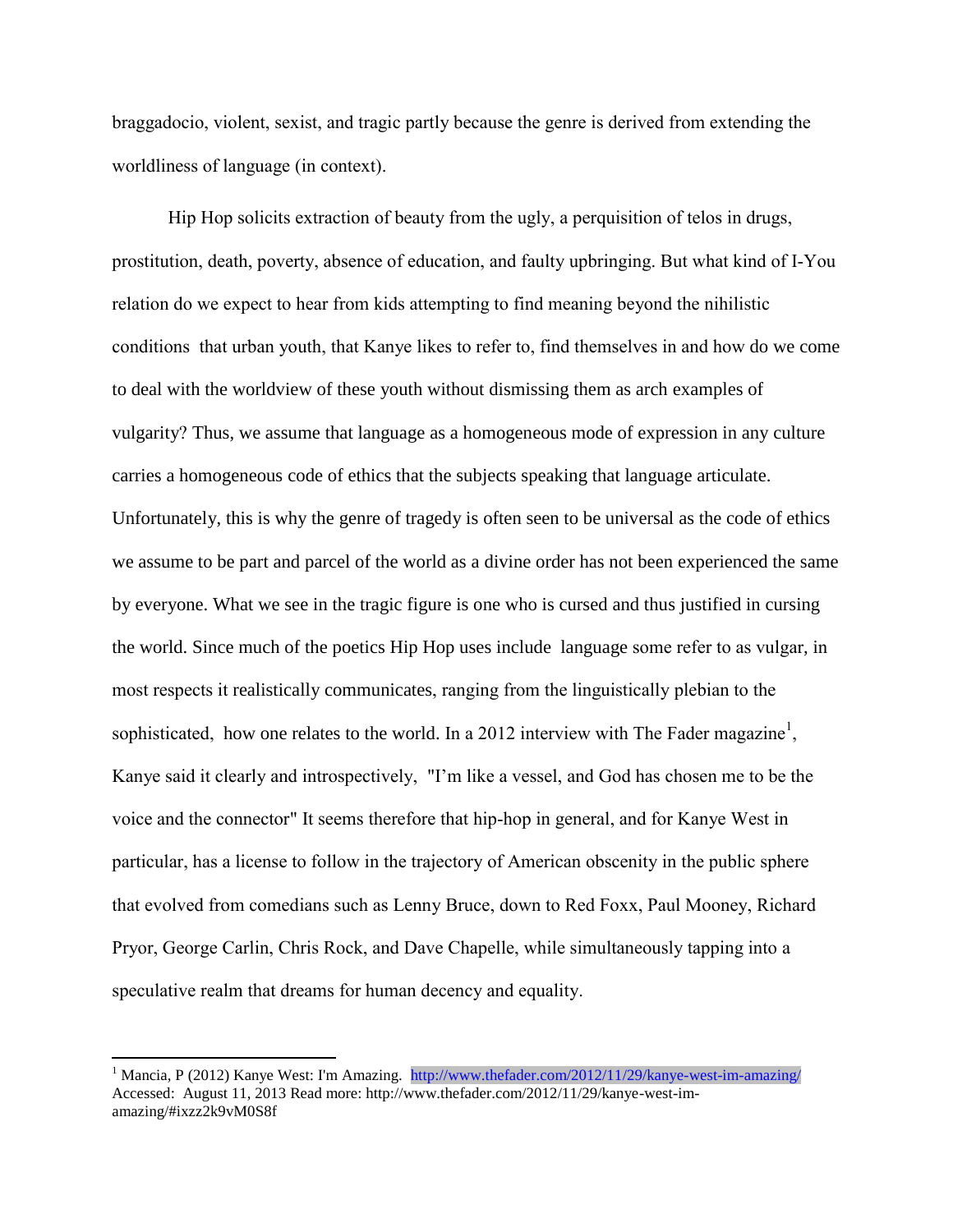## **The Challenge of the Project**

We take for granted the comedian's ability to make us laugh, the poet's ability to inspire, the orator's ability to move us, so that the issue of expressing oneself to others while articulating individuality and the experience of belonging to a particular group is often pushed to extremes. Should a poet be political, entertaining, and inspirational? Hip Hop scholars face a challenge of interpretation—listening to formulation of a text. The challenge is threefold. How do we interpret the voice we hear layered under emotions augmented by instrumentation? How do we describe the use of language and conjecture of words that not only direct the song but also serve as a narrative for the listener? How do we underscore the environment and the silence of language to fully explicate it? The distinction between fiction and testimony is the entry point for the Hip Hop scholar, as we maneuver through the world of the voice on the album while being cognizant of the demarcation between being a fan and a critical listener/scholar.

*The Cultural Impact of Kanye West* examines the content and forms of Hip-hop expression as well as the assessment of performance, lyrics, brand, and media images. The critical essays are interdisciplinary. They are studies of the impact of Kanye West by dynamic teachers and proven facilitators who seek to provide a blueprint for curriculum modules for fellow teachers, youth-group directors, and other youth influencers to engage in an organized learning space, utilizing several fields of study.

*Section 1 Revisiting the Pharmakon: Artistic Gifts / Human Complexities* provides accessibility to this project that broadens Hip Hop Studies. This section opens with one of the most respected cultural theorists in America, Mark Anthony Neal, as he engages the reader in a cultural history of soul music and Kanye West's foray into its legacy. Akil Houston takes on the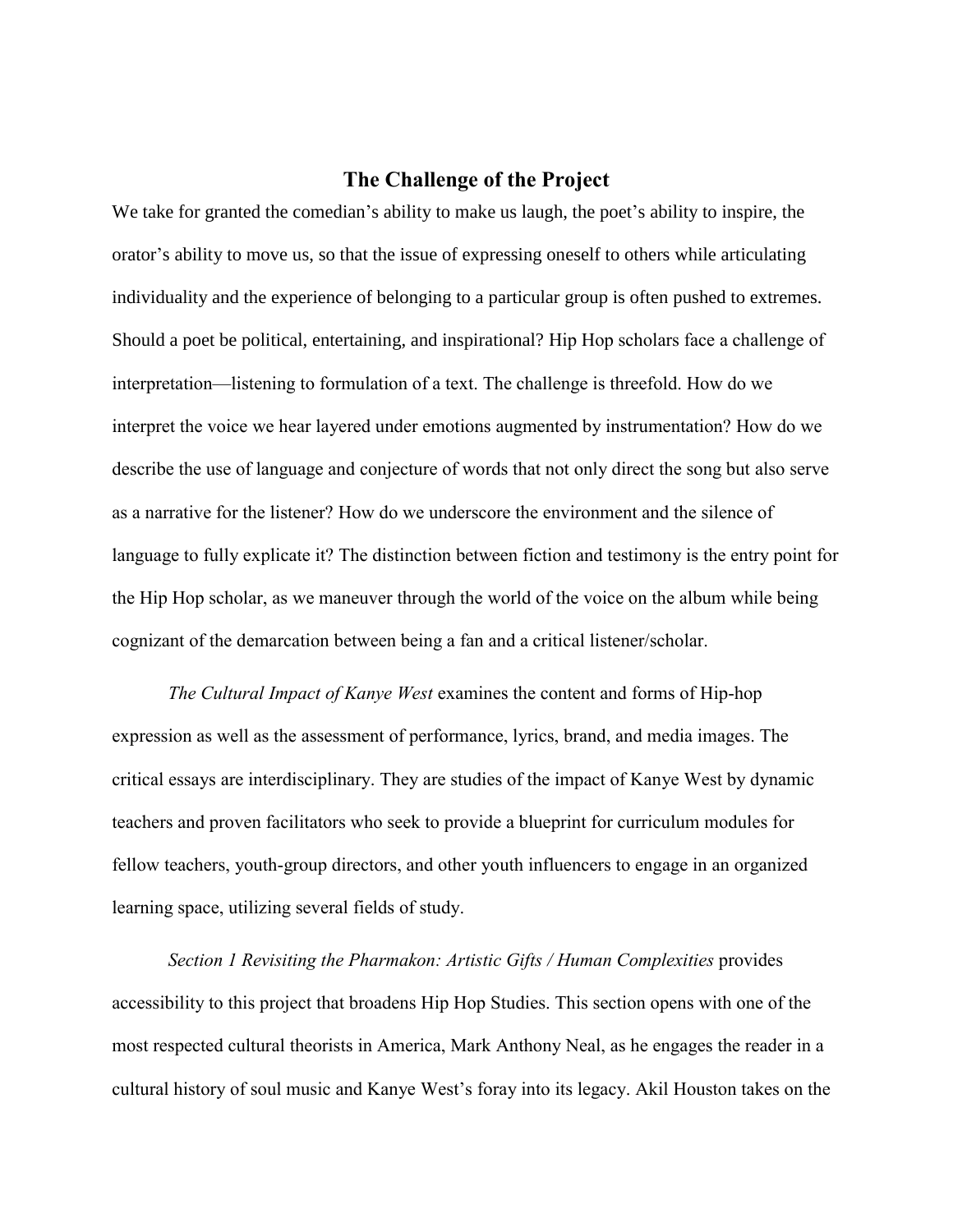issue of genius in Art and wrestles with the public's many references to Kanye as an artistic genius. David J. Leonard, as he most often and deftly does, challenges those who deny the insurgency in political protests that are not conventionally packaged in the expectations of the dominant white culture. He also raises the question of whose consciousness gets to be deemed as respectable within dominant media discourses. Contributors like visual artist John Jennings and Reynaldo Anderson take us into the Afro-futuristic world by critiquing the digital-mediated cultural production of the visual images and lyrics produced within the artist's videos and demonstrate how the power of software is creating new spaces where cultural forms collide or coexist. Heidi Lewis provides a very accessible reading of the Kanye-trilogy (*College Dropout*, *Late Registration*, and *Graduation*) and how the poetics impact society and the historical tradition of black musical expression.

*Section 2: Unpacking Hetero-normativity and Complicating Race and Gender* situates Kanye's image within a tradition of inquiry using race, masculinity, and hetero-normativity as various points of departure. This section demands that the reader delve deeper into some, possibly untapped mental spaces. Philosopher Tommy Curry provides what may be the most polarizing essay of the project. Never deterred by conformity, he argues that Kanye West is adamant that Black men should be the interpreters of the Black male experience, and as such responds not only to Black and but also to white feminist mythologies of Black masculinity. Sha'Dawn Battle presents a critique of Kanye West arguing that he "at times challenges stereotypes of the construction of blackness," while simultaneously conforming to a hip-hop misogynistic status quo in his treatment of women, thereby "questioning the authenticity of the revolutionary discourse he offers." Tim'm West's essay takes a decidedly homo-centric approach as an effort to focus on the precise nature of anxiety produced when Hip Hop artists such as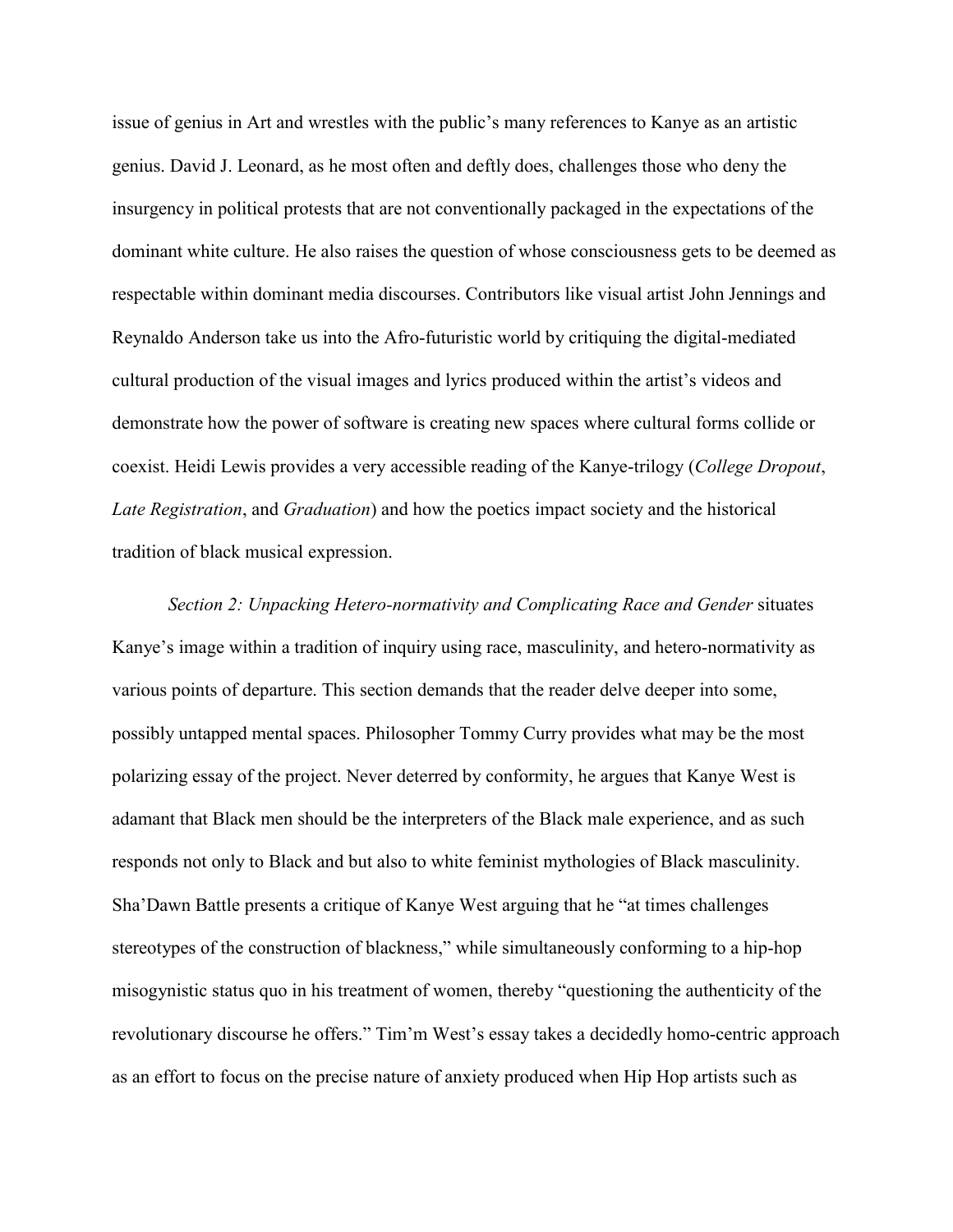Kanye are confronted with questions about their relationship to gay men. While Regina Bradley suggests that West reflects a type of sonic cosmopolitanism that uses sampling and sound to illuminate his views that may conflict with the normal impulses of black masculinity seen and heard in commercial hip-hop. These discussions aim for more carefully developed arguments and a circumspection of popularized views of race, class, gender and identity theories.

*Section 3: Theorizing the Aesthetic, the Political and the Existential* aims to focus on arguments that expand the theoretical framework of studies of Hip-hop. It is the cornerstone of the work I do in Hip Hop, namely, providing tested ways to teach Kanye (and by default, Hip Hop) in the classroom. Literature aficionados will be dazzled by teacher and artist A. D. Carson's essay where he creatively, and in a prosaic fashion, fancies himself as Nick Carraway.<sup>13</sup> In his imagination, Jay Gatsby<sup>14</sup> is Kanye West. Monica R. Miller suggests we bypass unnecessary debates about moralism and the "rightful" place of religion as confined within, and tied to, fabricated normative notions of "good," "truth," and "value" and begin to see these notions as products in the competing marketplace of social and cultural interests. I provide a humble reading of Kanye and his quasi-Nietzschean sensibilities. Nicholas Krebs suggests that West continues to master the meritocratic merry-go-round with a pragmatic and relative form of humanism while Dawn Boeck treats three artistic periods of West and proposes that in each the aesthetic products and West's lived reality become a global commodity. She makes the claim that West's dynamic artistic platform is created through various social, historical, and cultural influences, which have empowered him to construct future visions, or models of modernity

Mikhail Bakhtin (1982), in his book *Dialogic Imagination*, describes four criteria to view the use of language in the novel, two being dialogic and heteroglossia. In Hip-hop, the dialogic can be heard through the sampling of other music while heteroglossia can be heard through puns,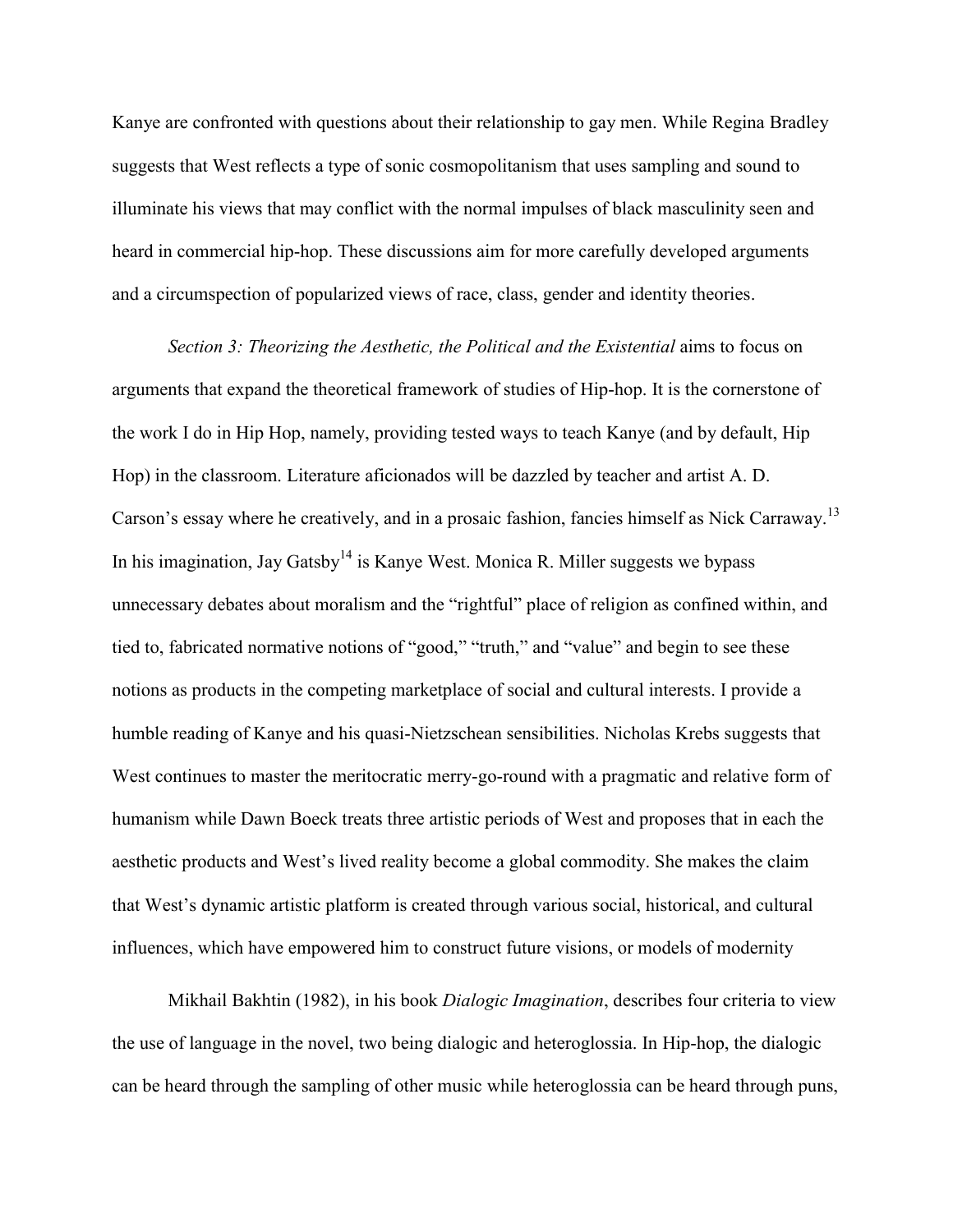irony, and satire, ad-libs of other artist's work or the real world. The challenge to Hip Hop scholars is compounded by the reverence the academy has for writers over musicians so that an attempt to explicate a philosophy for music has to run through literature then to the music as opposed to grappling with the music itself as a literal critic would with a book, digging through its allusions, characters, motifs, contradictions, reverence, and the author's world-view. This study is not a class on Beethoven where students might expect to engage in the music and its complexities by playing the piano to get a feel for the song. Hip-Hop studies the voice of the poet as an instrument and we give credence to sound. To that end, Hip Hop, in the academy, is often regarded as material for philosophical and sociological study rather than a subject for the music department. Yet the Hip Hop scholarship in *The Cultural Impact of Kanye West*, just like the Hip Hop artist, is versed by various academics, music professionals, and cultural connoisseurs using different cultural and theoretical approaches. These chapters will engage you, the reader, with actual studio producers, university professors, poets and rappers, journalists and visual artists in an effort at creating a democratic space for learning and Socratic engagement and provide a substantiated claim for the bourgeoning area of academic inquiry in response to those who resist "academic hip-hop" as a field of study..

Hip Hop scholars, much like producers, avid fans, or backpackers, <sup>15</sup> must roll up their sleeves and dig down into the volumes of the music that inspire us. Hip Hop scholars learn to appreciate the poets and the conditions they attempt to articulate, even when their work doesn't fit nicely into our canons, so that our best work comes from speaking on artists who influence us. The medium is equally important. We have to take the question of technology seriously. From new technology comes a new sense of being. Books transformed our sense of time the way we think of character and their emotions. Movies transformed what we see and don't see in the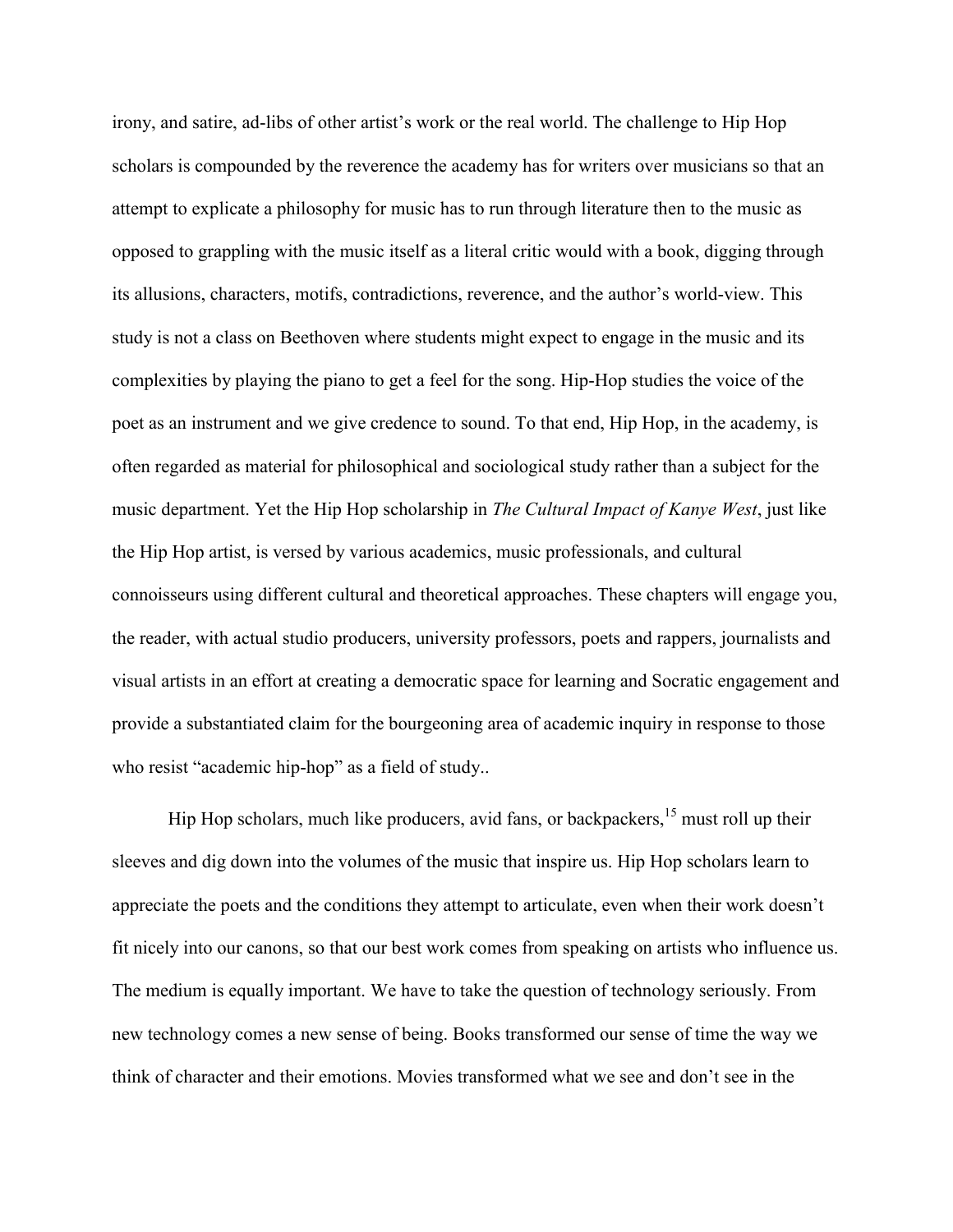world, and now the Internet transformed what we know and what is still to be discovered, waiting for us like artifacts in digital clouds.

Here is the crisis for our generation. If books have come under attack by realist critics, movies faulted for feigning reality with talking robots and aliens, and the Internet slammed for its vast and uncensored knowledge, what serves us best as a mirror of our condition? Or precisely, how will we speak about the conditions of our bodies and the moods we embody in the technological world we find ourselves in? With the fight over what constitutes the appropriate knowledge within our institutional walls, books, movies, the Internet, no wonder education has become less relevant for a contemporary-generation feelings cheated by pricey fragments that are qualified by a diploma. Yet one of this generation's most influential figures, Kanye West, a college dropout from American Art Academy and Chicago State University, explicitly expresses his discontent with US educational practices. But before we dismiss Kanye West as being egoistic or pompous, we must excavate his catalogue and uncover the best of what we can learn from him even in his most outrageous escapades. He extends the trajectory of hip-hop beyond the comic style of Biz Markie, <sup>16</sup> and artistically situates himself among the late African American painters Romare Bearden,<sup>17</sup> Jean-Michel Basquiat,<sup>18</sup> and the New York painter and social activist Keith Haring.<sup>19</sup> These experiences provided a springboard to his worldview and continue to propel his career. Sit back and enjoy *The Cultural Impact of Kanye West*

<sup>&</sup>lt;sup>1</sup> Interview with Chicago Rapper Che "Rhymefest" Smith. \*\* this was a personal interview specifically for this project. It was taken by phone on July 15 and 23, 2013.  $<sup>2</sup>$  Ibid.</sup>

<sup>&</sup>lt;sup>3</sup> "Nigger Jim" is a freedom seeker and a friend of Huck's in Mark Twain's *The Adventures of Huckleberry Finn*.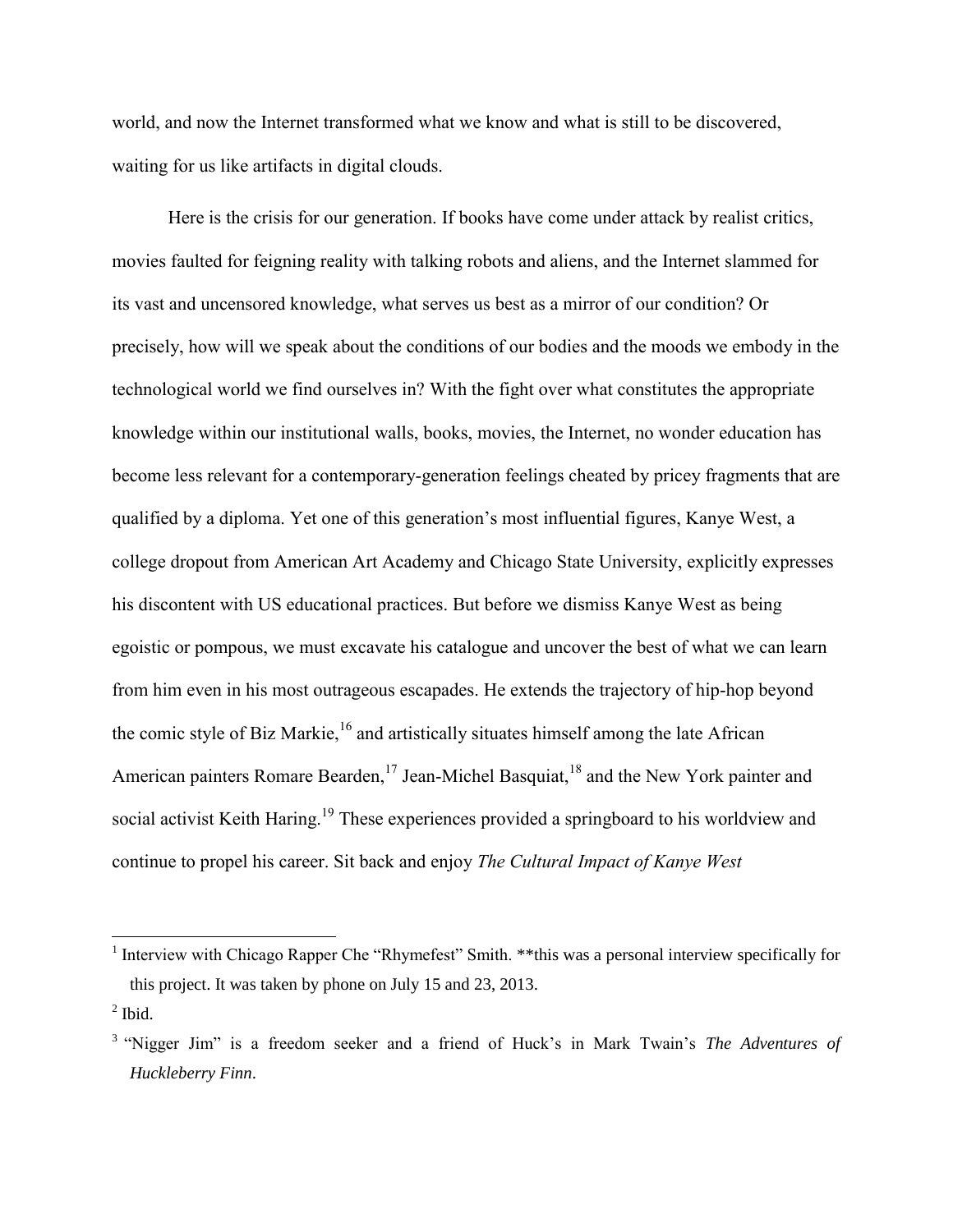- <sup>4</sup> The chorus to power is a re-articulation of a famous line in the 1993 Spike Lee movie *Malcolm X*, in which a police officer says to another, while watching hundreds of Nation of Islam gather, that this much power should not be in the hands of one person.
- <sup>5</sup> Diogenes of Sinope was a philosopher and cynic in ancient Greece. Lore claims he would walk around in the daytime with a torch looking for wise and honest men.
- <sup>6</sup> Found in W. E. B. Du Bois's *The Souls of Black Folk*, (1903) Chapter 1, "Of Our Spiritual Strivings." 1995 New York, NY: Penguin Group
- $<sup>7</sup>$  Menace to society should be taken both literally as well as an equivocation on the 1993 Allen and Alvin</sup> Hughes aka "Hughes Brothers" of the same name.
- <sup>8</sup> Interview with Chicago Rapper Che "Rhymefest" Smith.

 $\overline{\phantom{a}}$ 

- <sup>9</sup> Term influenced by Albert Murray's, *Stomping the Blues.*
- <sup>10</sup> Levee is a young trumpeter, in prominent playwright, August Wilson's Ma Rainey's Black Bottom navigating his way in a band of older members attempting to articulate his (blue) condition with new music.
- <sup>11</sup> Martin Buber, *I and Thou*, Charles Scribners, 1970; 36th edition (1970) pg. 56. For Buber, the I-You relationship is through language, or as he argues, language creates an inter-subjective. In other words, I cannot know how a cup feels on the inside when I pour hot water in it, but I can know what another human feels on the inside when he drinks hot tea and explains to me how that heat feels. Each experience is meaningful, drinking too hot water forces one to be cautious in future encounters with it.
- $12$  According to Craig Hovey in Nietzsche and Theology Dionysian wisdom "is knowledge without grasping, without mastery . . .the power necessary to endure reality," 31.
- <sup>13</sup> Nick Carraway is the narrator in *The Great Gatsby.*
- $14$  Jay Gatsby is in search for a past in the present, a reliving of a historical euphoric moment.
- <sup>15</sup> The urban dictionary defines a Hip Hop backpacker as "A snob who prides him/herself on being a fan of all the hip-hop you never heard of. Considers any artist not selling CD's out of a Backpack on the train a 'sellout'. Usually a college-aged suburban kid of any race (dreadlocks optional) who discovered his consciousness at school and dives blindly into underground hip-hop and hates all commercially successful styles of rap music, not realizing that the artists he worships are trying to sell records too."
- <sup>16</sup> Twentieth-century American rapper, DJ, and beatboxer, who is also credited to have set in motion the legal challenges against rappers for copyright infringement for his (mis)use of Gilbert O'Sullivan's 1972 number one hit "Alone Again. . .(Naturally)" in his own "Alone Again" (1991).
- $17$  The late Romare Bearden, one of America's most popular African American painters, was also a cartoonist and collagist. One of his famous works that is widely found is "Jammin' at the Savoy."